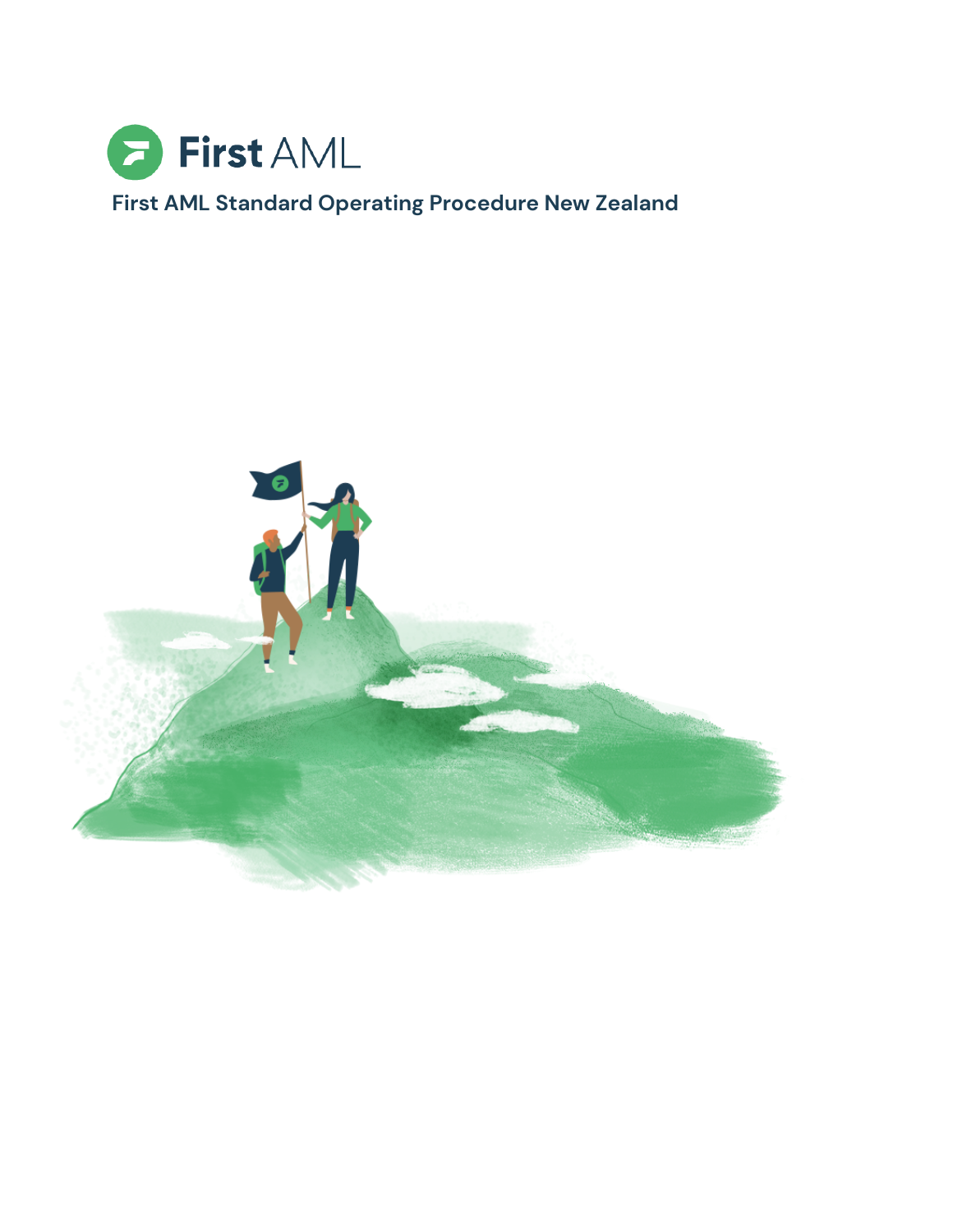

## **Introduction and Overview**

First AML assists over 300 reporting entities with the collection and processing of CDD/AML documents. This guide shares our methodology for conducting CDD/AML.

Our methodology has been developed in accordance with the Anti-Money Laundering and Counter-Terrorism Financing Act 2009 (AML/CTF Act) and Department of Internal Affairs & Financial Markets Authority (DIA & FMA) customer due diligence reference guides. We regularly update this guide in line with changes in regulations or evolving best practices (last updated in March 2022).

In this guide, "Reporting Entity" refers to you as a client of First AML and "Customer" refers to the individual or entity on whom we are conducting customer due diligence.

Our guide outlines how we collect and process information on your behalf, as First AML is a specialised CDD service provider operating as an agent under section 34 of the AML/CTF Act.

The Reporting Entity is ultimately responsible for approving whether CDD performed by First AML on a Customer is sufficient for meeting your own internal compliance programme. In accordance with Section 56 of the AML/CTF Act, the Reporting Entity is required to maintain its own compliance programme.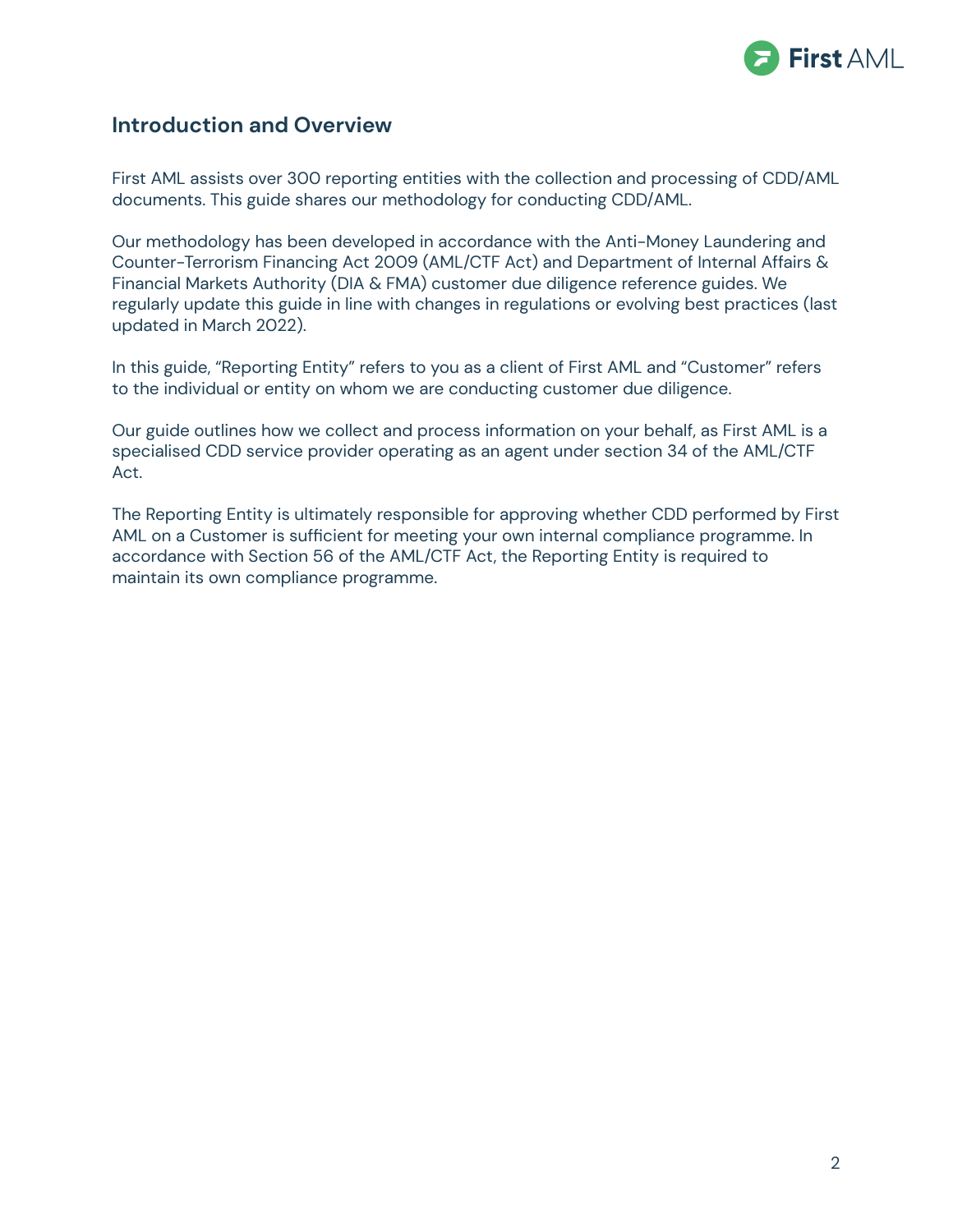

| <b>Introduction and Overview</b>     | $\overline{2}$   |
|--------------------------------------|------------------|
| 1.0 Levels of Customer Due Diligence | $\boldsymbol{4}$ |
| 1.1 Simplified Due Diligence         | 4                |
| 1.1a Criteria                        | 4                |
| 1.1b What do we collect?             | $\overline{4}$   |
| 1.1c Acting on Behalf                | 5                |
| 1.2 Standard Due Diligence           | 5                |
| 1.2a Criteria                        | 5                |
| 1.2b What do we collect?             | 5                |
| 1.3 Enhanced Due Diligence           | 6                |
| 1.3a Criteria                        | 6                |
| 1.3b What do we collect?             | 7                |
| 2.0 Electronic Identity Verification | 7                |
| <b>3.0 Documental Certification</b>  | 8                |
| 3.1 Approved Certifiers              | 8                |
| 3.2 Certification Wording            | 9                |
| <b>4.0 Trust Verification</b>        | 9                |
| <b>5.0 Case Processing Procedure</b> | 11               |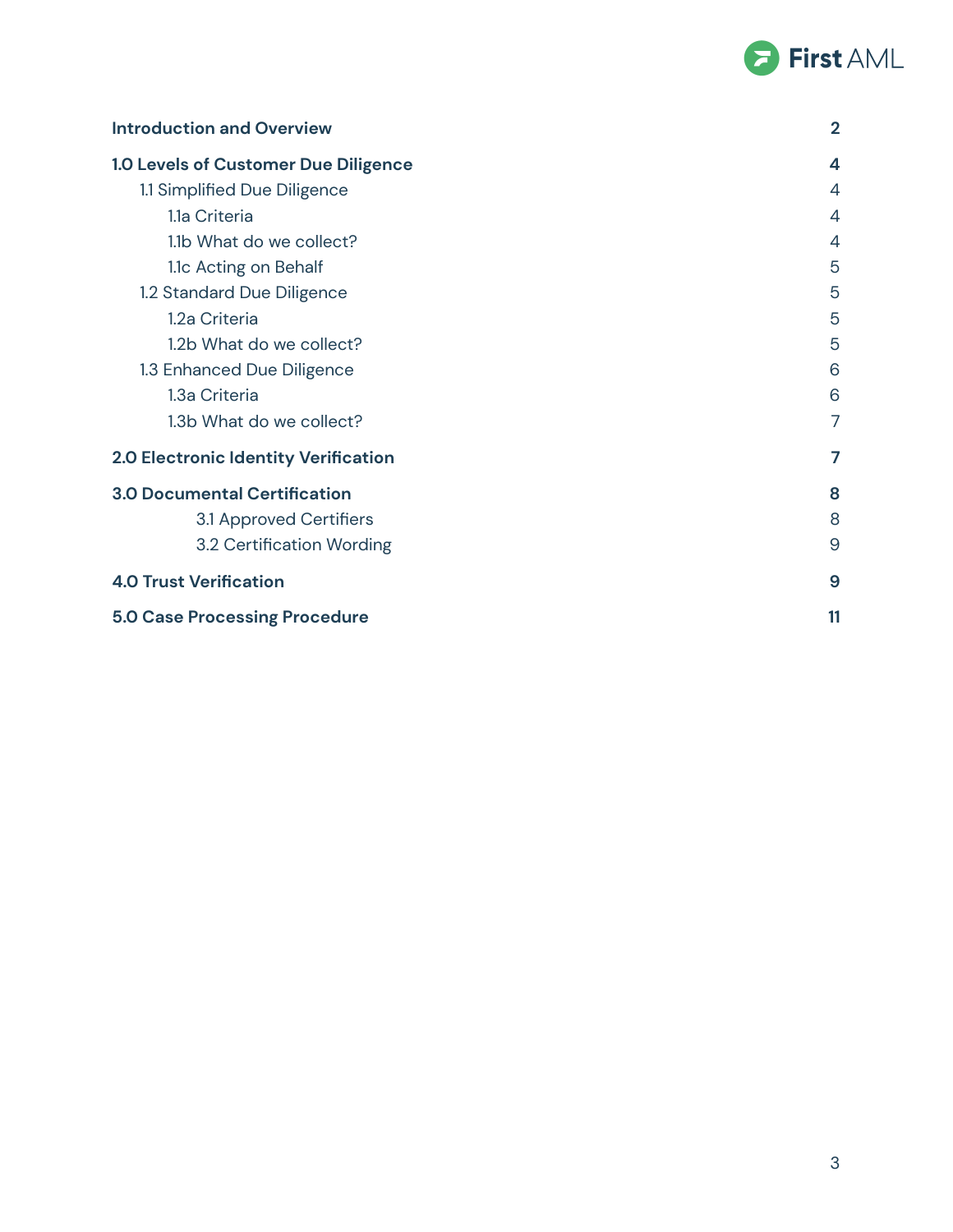

# 1.0 Levels of Customer Due Diligence

First AML conducts Customer Due Diligence in line with the AML/CFT Act, as follows:

- 1. Simplified due diligence
- 2. Standard due diligence
- 3. Enhanced due diligence

Below outlines the criteria for what falls into each level, and how First AML conducts checks for each level.

## **1.1 Simplified Due Diligence:**

## **1.1a Criteria**

First AML will conduct Simplified Due Diligence when permitted by the Anti-Money Laundering and Counter Financing of Terrorism 2009 (AML/CFT Act), inlcuding when the customer person/entity is:

- 1. A government department
- 2. A publicly listed company or subsidiary of a listed parent company with >50% shareholding of the engaging private company  $^{\rm 1}$
- 3. A crown entity

Please see the full list of qualifying entities in the AML/CFT Act [Section](https://www.legislation.govt.nz/act/public/2009/0035/latest/DLM2333612.html?search=sw_096be8ed81ba1331_agent_25_se&p=1) 18(2).

## **1.1b What do we collect?**

First AML will collect information regarding the simplified entity and note the relevant legislation that qualifies the customer for simplified due diligence.

For a publicly listed company or company majority-owned by a publicly listed company, we will collect the following information:

- Company full legal name;
- Company number or other registration numbers;
- Stock ticker symbol;
- Registered office address and, if different, the principal place of business; and
- Evidence confirming the company's publicly listed status or if this is a subsidiary, evidence of the parent/subsidiary relationship will be obtained.

<sup>&</sup>lt;sup>1</sup> As per [section](https://www.legislation.govt.nz/act/public/1993/0105/latest/DLM319999.html) 5 of the Companies Act 1993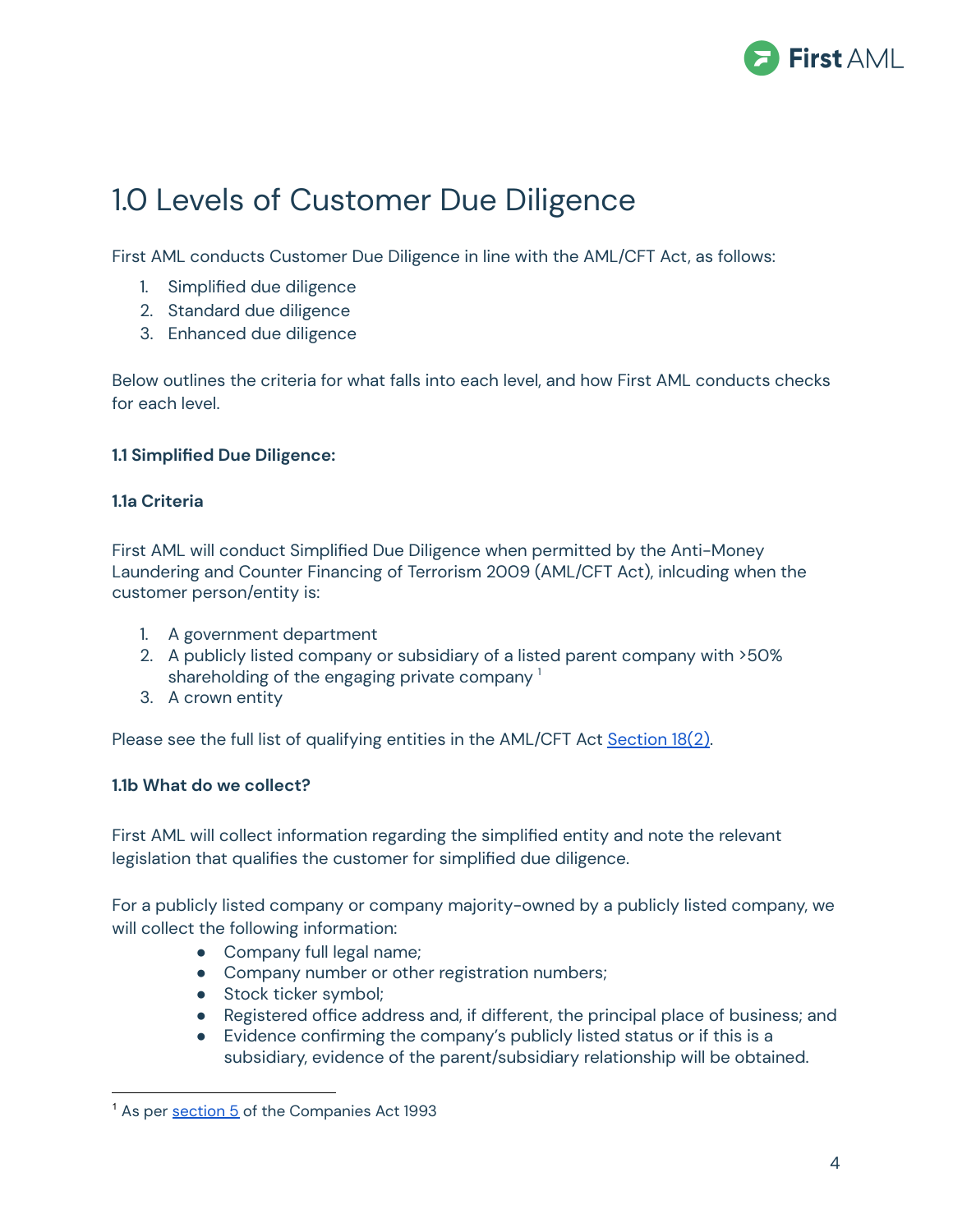

## **1.1c Acting on Behalf:**

'Acting on behalf' refers to the individual that is authorised to act on behalf of an entity for a specific Simplified Due Diligence transaction.

First AML will collect the following information as per **[Section](https://www.legislation.govt.nz/act/public/2009/0035/latest/DLM2140858.html?search=sw_096be8ed81ba1331_agent_25_se&p=1) 19** of the AML/CFT Act for a person acting on behalf of a customer.

- 1. The person's full legal name(s);
- 2. The person's date of birth;
- 3. The person's relationship to the customer; and
- 4. Any information as prescribed by regulations.

First AML will obtain reliable and independent evidence to confirm the person's authority to act on behalf of the customer.

### **1.2 Standard Due Diligence:**

### **1.2a Criteria**

First AML will conduct Standard Due Diligence when neither Enhanced nor Simplified Due Diligence applies.

Please see the full list of qualifying circumstances in the AML/CFT Act [Section](https://www.legislation.govt.nz/act/public/2009/0035/latest/DLM2140852.html?search=sw_096be8ed81ba1331_agent_25_se&p=1) 14(1).

#### **1.2b What do we collect?**

First AML collects the following information to verify the customer and all beneficial owner(s) of the customer as per the AML/CFT Act [Section](https://www.legislation.govt.nz/act/public/2009/0035/latest/DLM2140853.html?search=sw_096be8ed81ba1331_agent_25_se&p=1) 15.

- 1. The person's full legal name(s);
- 2. The person's date of birth;
- 3. If the person is not the customer, the person's relationship to the customer;
- 4. The person's address or registered office;
- 5. The company identifier or registration number; and
- 6. Any information prescribed by regulations.

As per the AML/CFT Act [Section](https://www.legislation.govt.nz/act/public/2009/0035/latest/DLM2140727.html?search=sw_096be8ed81ba1331_agent_25_se&p=1) 5(1), a beneficial owner means any individual who:

- 1. has effective control of a customer or person on whose behalf a transaction is conducted; or
- 2. owns a prescribed threshold of the customer or person on whose behalf a transaction is conducted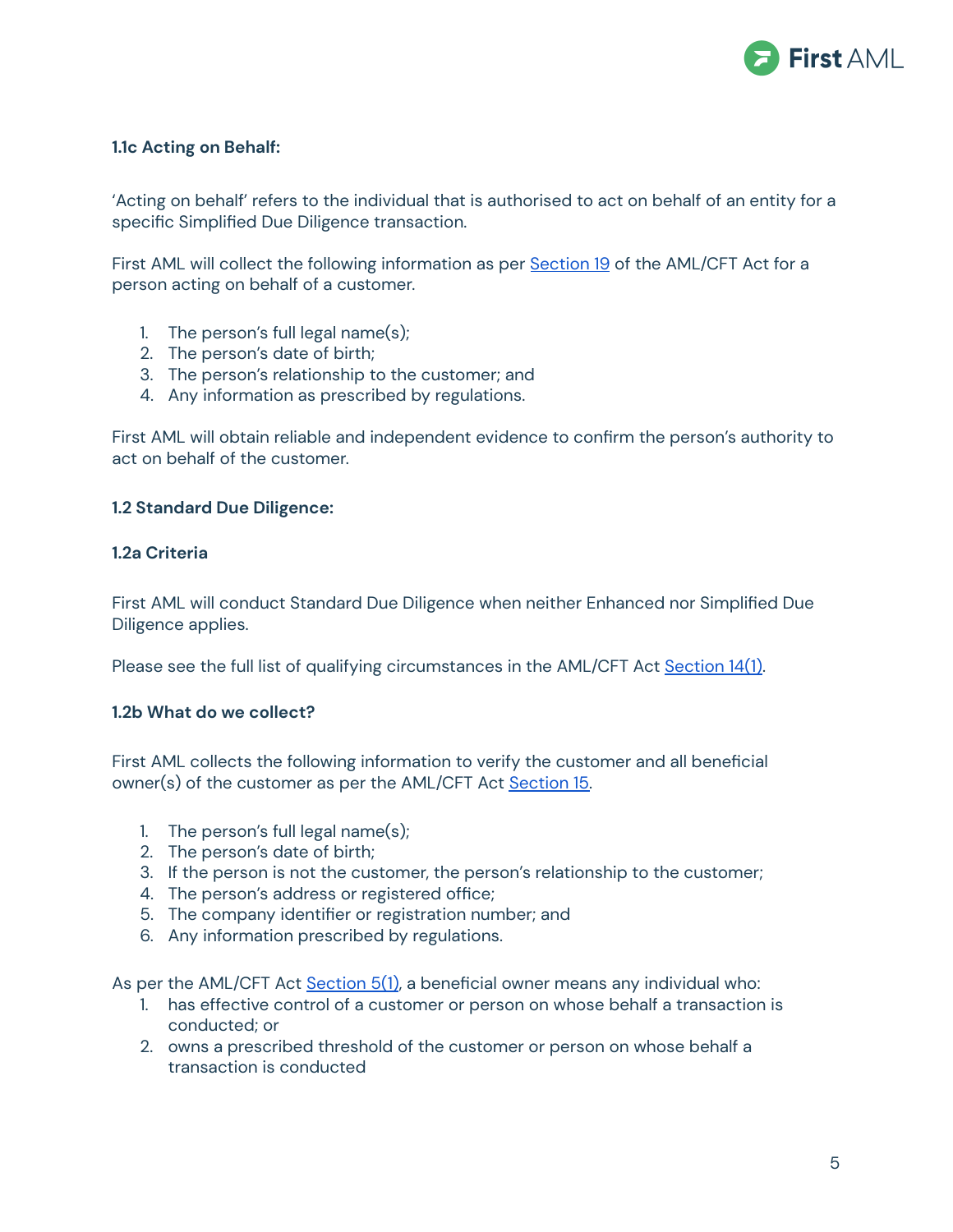

Please note the prescribed threshold is more than 25% for the definition of beneficial owner under [section](https://www.legislation.govt.nz/act/public/2009/0035/latest/DLM2140727.html?search=sw_096be8ed81ba1331_agent_25_se&p=1) 5(1) of the Act. Please refer to the AML/CFT (Definitions) Regulations 2011.

Please note for companies First AML will default to verifying the directors of the customer. First AML will confirm with the Customer there are no other individuals that have beneficial ownership above the threshold for the customer.

First AML will electronically verify the person's name and date of birth against reliable and independent sources. First AML will default to manual verification if electronic verification is not possible. Please see Documental Certification Standards below.

First AML will confirm the existence of a nominee director, shareholders or shares in bearer form directly with the case contact. This confirmation will be collected via email reply, text or phone call. Please refer to the AML/CFT [\(Requirements](https://www.legislation.govt.nz/regulation/public/2021/0147/latest/whole.html) and Compliance) Amendment [Regulations](https://www.legislation.govt.nz/regulation/public/2021/0147/latest/whole.html) 2021 sections 11 and 12 for further information.

For incorporated societies/charities/clubs that have over four officers/trustees/board members, First AML will request a nomination from the case contact(s) to verify individuals who have day to day involvement or financial control.

For overseas entities, First AML will seek to obtain copies of the relevant entity documents to confirm beneficial ownership of the entity.

#### **1.3 Enhanced Due Diligence:**

## **1.3a Criteria**

Enhanced Due Diligence is conducted whenever instructed by the Reporting Entity to do so (e.g. because the Customer is high risk), and whenever required by the AML/CFT Act, directors including when the customer person/entity is (but not limited to):

- 1. A trust or another vehicle holding personal assets
- 2. A company with 1 or more nominee directors, or shareholders or shares in bearer form
- 3. A limited partnership with nominee general partners
- 4. A customer deemed by the Reporting Entity to be high risk e.g. customer has been determined to be a politically exposed person

Please see the full list of qualifying circumstances in the AML/CFT Act [Section](https://www.legislation.govt.nz/act/public/2009/0035/latest/DLM2333613.html?search=sw_096be8ed81ba1331_agent_25_se&p=1) 22.

First AML does not conduct Enhanced Due Diligence on companies with trust(s) in shareholding.

If your compliance programme requires source of wealth/funds evidence to be collected under different requirements, please inform your Implementation Manager/Customer Success Manager.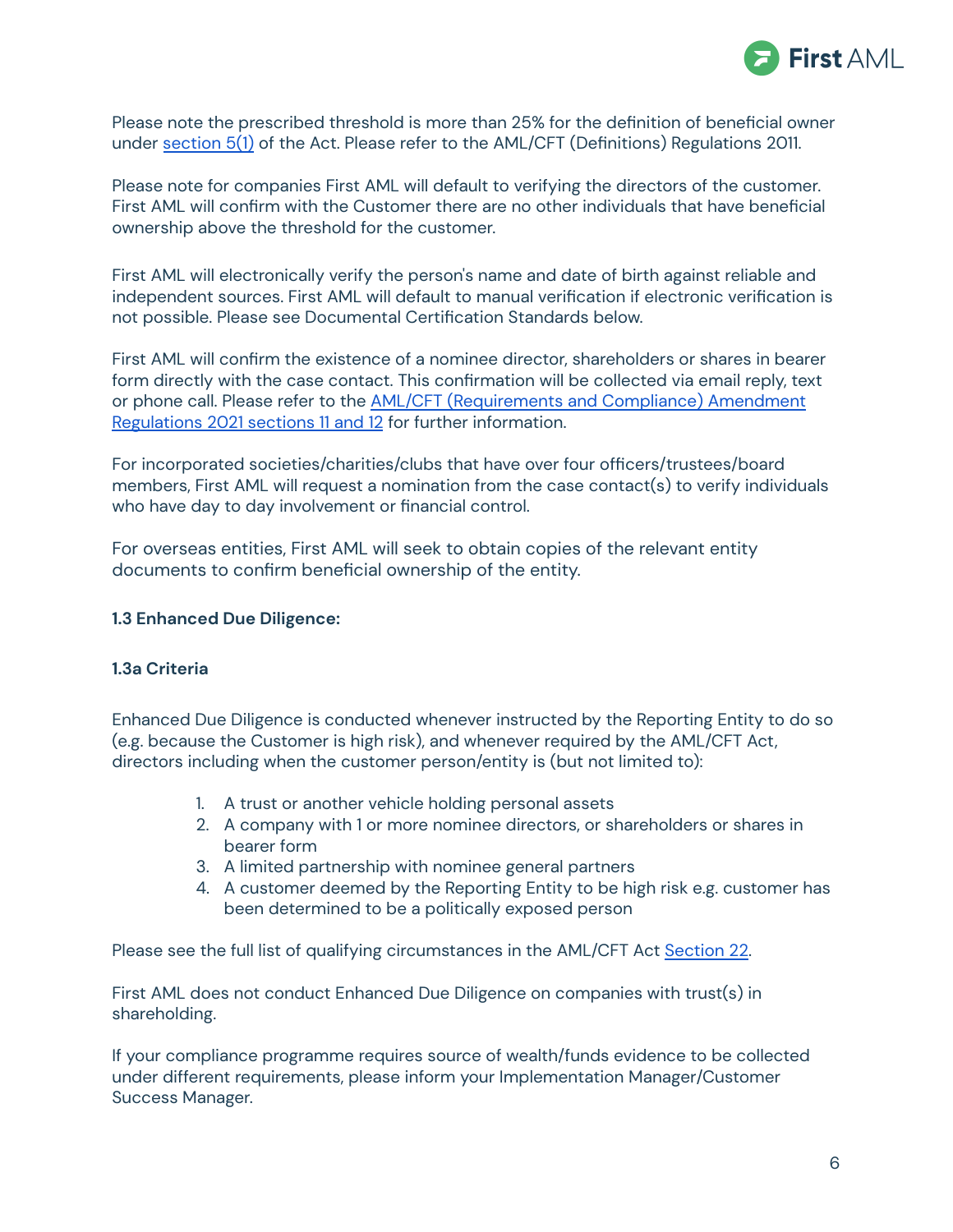

### **1.3b What do we collect?**

In addition to the Standard Due Diligence verification, First AML may collect information to verify the source of funds/wealth of the Customer. The source of wealth/funds evidence will be collected for the direct Customer.

First AML will collect source of funds/wealth evidence in line with our source of funds/wealth guidelines that we send to the Customer. Please ask your Implementation Specialist for a copy if required.

First AML does not collect certified copies of Source of Wealth/Funds evidence.

# 2.0 Electronic Identity Verification:

First AML will verify the identity of individuals electronically through one of the following identity documents:

- New Zealand Passport
- New Zealand Driver Licence
- Australian Passport
- Australian Driver Licence

These documents are verified against the relevant government databases. Individuals are sent the First AML verification web form and asked to supply images of one of the identity documents requested.

Please also note that we will not collect the signature page for New Zealand Passports as it is verified with the underlying electronic source.

First AML will seek explicit consent from the Customer before conducting any electronic verification, excluding PEP checks.

Consent is provided through First AML's web-based verification form. If a Customer does not submit their identity documents through the form, First AML will confirm consent with the Customer before verification.

First AML will perform biometric checks during the electronic identity verification process. These checks involve the use of video to capture liveliness, requesting the end-user to supply evidence via voice and physical movement. Our EID&V form will ask users to repeat a series of numbers while filming their face and then to rotate their head. In the event that a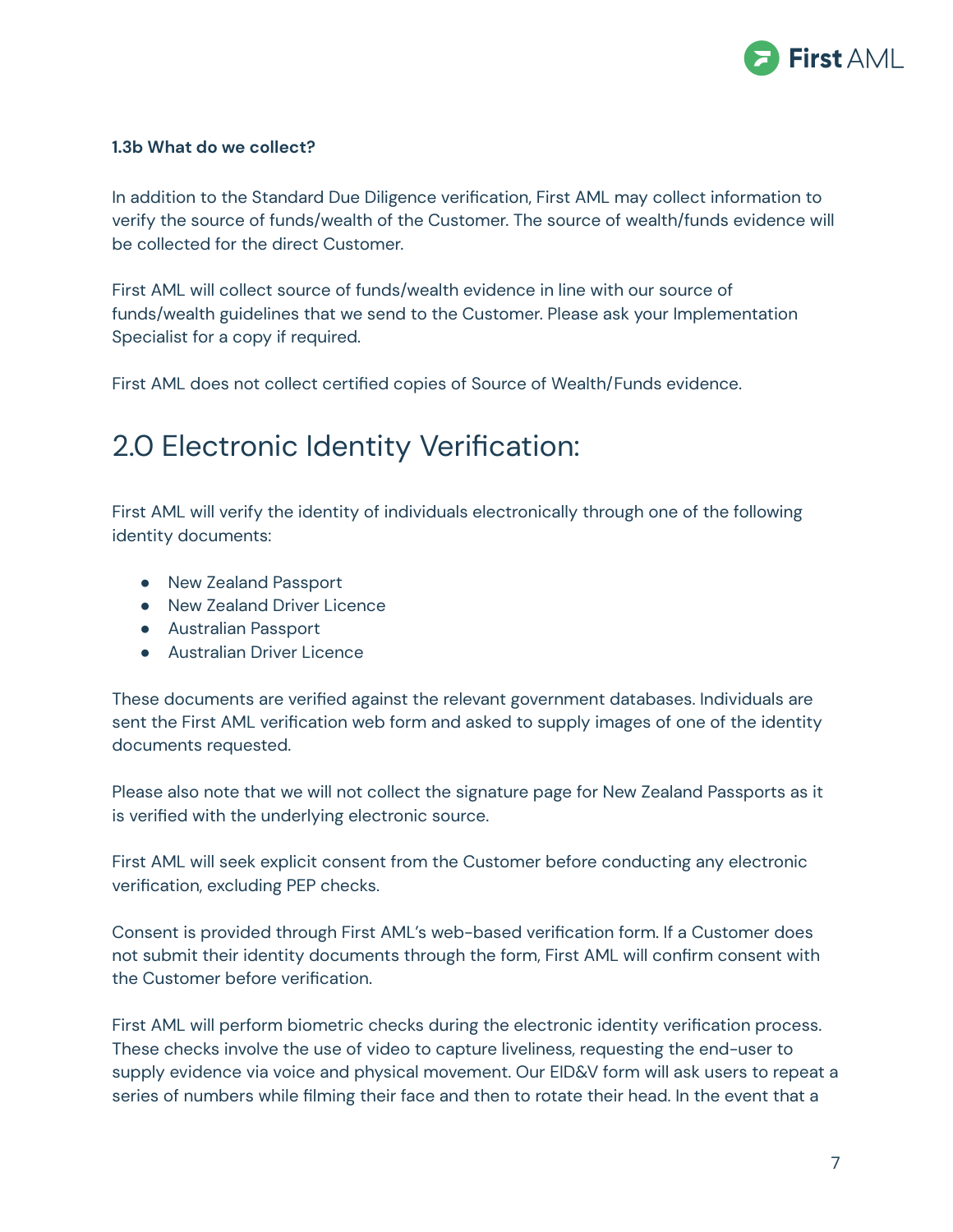

biometric video cannot be collected (e.g. customer's device does not support the video feature) we will collect a photo of the individual which will be checked using facial recognition and checked for liveness.

For address verification, individuals are asked to provide their current residential address which First AML will verify against one of the following:

- Land Information New Zealand
- Centrix Credit Bureau
- New Zealand Companies Office Register
- White Pages
- New Zealand Transport Agency Vehicle Registration

### How we meet Safe Harbour

First AML verifies individuals using two independent and reliable electronic sources. Our process is developed in line with Example 2 in the July 2021 IVCOP [Explanatory](https://www.rbnz.govt.nz/-/media/ReserveBank/Files/regulation-and-supervision/anti-money-laundering/guidance-and-publications/Updated-Explanatory-Note-AIVCOP.pdf?revision=bb71006b-db93-4932-818b-f35eb834a5a9&la=en) Note. This includes biometric/OCR verification with 'additional measures' such as facial recognition to link the person to the identity they are claiming. Anti-tampering and forgery checks are conducted on all identity documents.

## 3.0 Documental Certification

When First AML can not electronically verify an individual, First AML will revert to manual verification. This may include collecting certified copies of identity and proof of address documents.

Our Identity Verification Guidelines state that it is preferred that the documentation was certified by a Trusted Referee within 3 months of the case request date. However, if the documents supplied have been certified and dated within 12 months of the case request date, these will be accepted.

## **3.1 Approved Certifiers:**

Please note this is not a comprehensive list of approved certifiers, please refer to the [IVCOP](https://www.fma.govt.nz/assets/Guidance/Amended-identity-verification-code-of-practice-aml-cft-2013.pdf) 2013 [Guidelines](https://www.fma.govt.nz/assets/Guidance/Amended-identity-verification-code-of-practice-aml-cft-2013.pdf) Part 2 (8) for further information.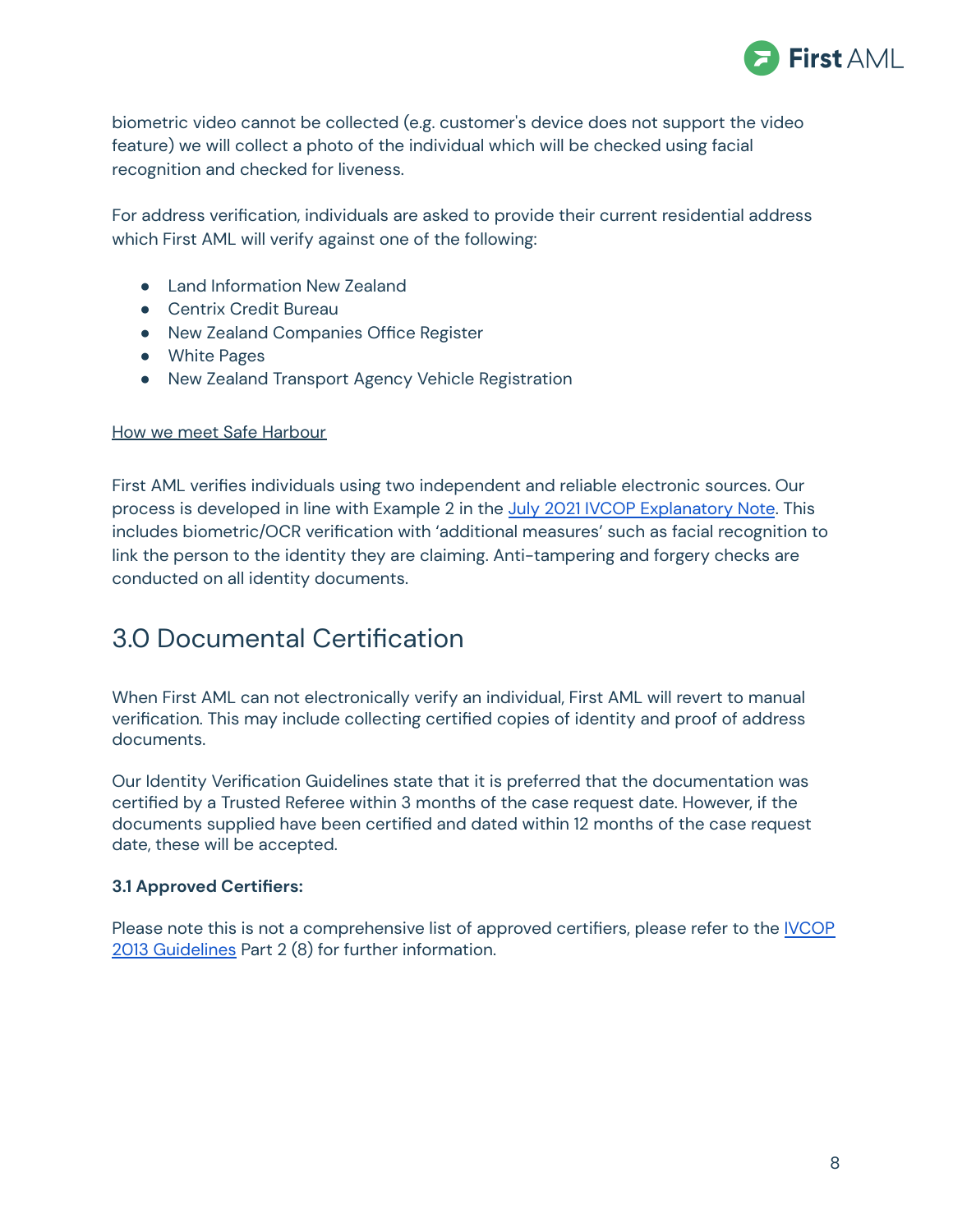

- Lawyers
- Chartered Accountants
- Justice of the Peace/Notary Public
- Sworn Member of the Police
- Registered Medical Doctor
- Registered Teacher
- Minister of Religion
- A person who has the legal authority to take statutory declarations or the equivalent in your country

## **3.2 Certification Wording:**

First AML will request to the Customer that the all certified documents should contain the following information

"I, [Trusted Referee Name], hereby certify that this is a true and correct copy of the original document which I have sighted, and it represents a true likeness of this individual."

- Date of certification
- Signature of Trusted Referee
- Profession of Trusted Referee
- Registration Number if applicable

In some cases, if the certification wording is not exact but is not materially different it will be accepted.

## 4.0 Trust Verification:

First AML will request a copy of the Trust Deed and any amendments from the Customer after a Trust case has been initiated unless the Trust Deed is uploaded into the First AML Platform.

First AML will analyse the Trust Deed and determine all Trustees that require verification. Verification requests will be sent to Trustees. If the Trust Deed is not able to be provided, First AML will ask for a letter from the Customer's lawyer/accountant to confirm the details of the Trust.

First AML does not collect certified copies of Trust Deeds or amendments.

## **4.1 Beneficiaries:**

For a discretionary trust or a charitable trust or a trust that has more than 10 beneficiaries, First AML will obtain a description of

- each class or type of beneficiary; or
- if the trust is a charitable trust, the objects of the trust.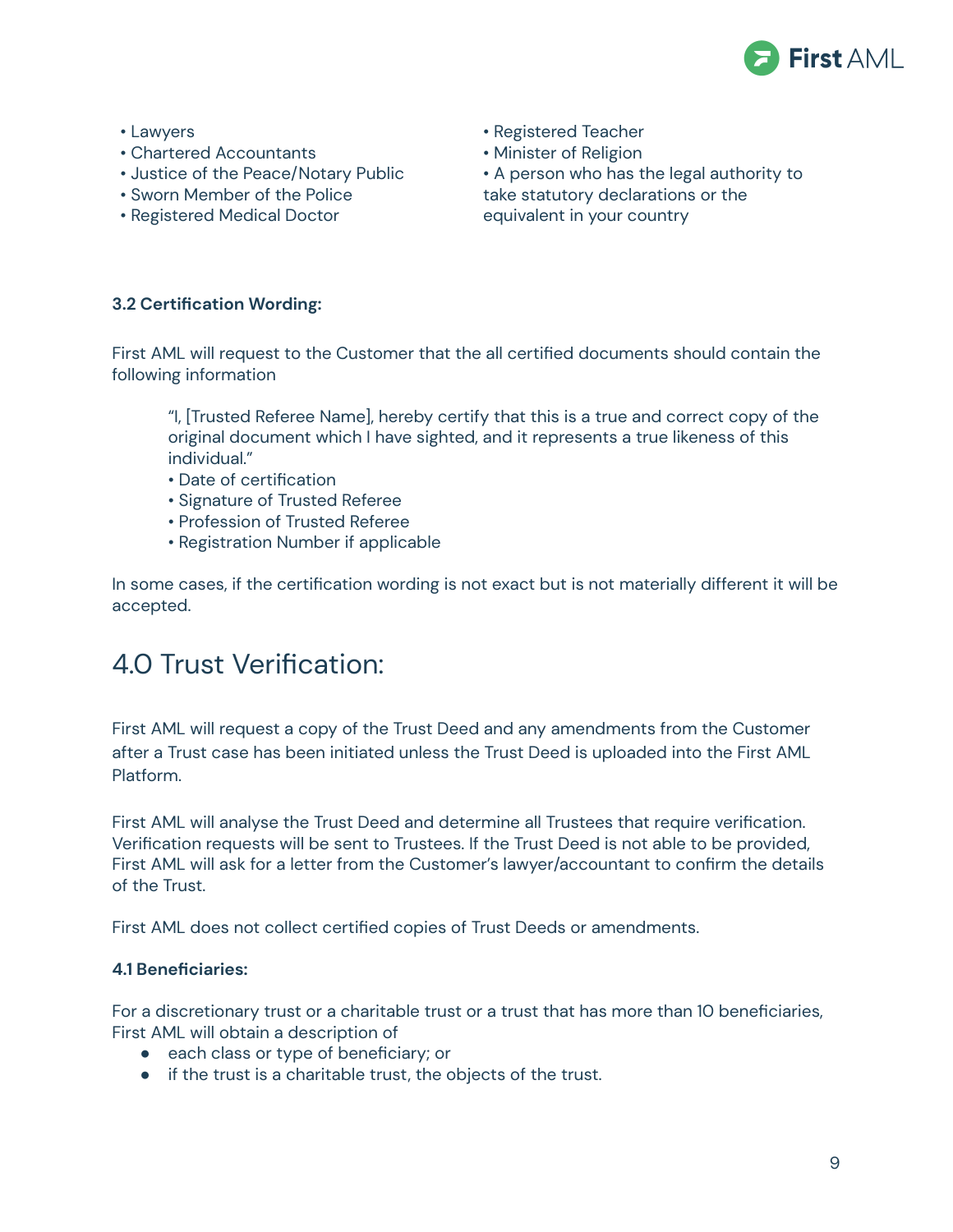

First AML does not obtain the name and date of births for any beneficiaries of discretionary trusts, charitable trusts or any trust with more than 10 beneficiaries.

First AML will verify all non-discretionary beneficiaries for non-discretionary Trusts. Name, date of birth, address and biometrics will be obtained for all non-discretionary beneficiaries.

Please refer to AML/CFT Act [Section](https://www.legislation.govt.nz/act/public/2009/0035/latest/DLM2140863.html?search=sw_096be8ed81ba1331_agent_25_se&p=1) 23 for further information.

### **4.2 Corporate Trustees:**

First AML will request that directors of a New Zealand or Australian Corporate Trustee Company are verified as per Standard Due Diligence.

First AML will not verify shareholders of a corporate trustee company set up for the Trust's lawyers or accountants to act on behalf of them.

If the Customer has a trustee company in their personal capacity, First AML will verify any shareholders above the 25% beneficial ownership threshold.

However, if there are four or more Directors of a New Zealand or Australia Corporate Trustee Company First AML will ask the trustee company to nominate a director, a trust lawyer or accountant that is closest to the Trust e.g. direct supervision or day-to-day involvement in the Trust activities.

## **4.3 Estates**

First AML will conduct standard due diligence if the executor or administrator is not a reporting entity. If instructed, First AML will collect, but not verify, the source of wealth/funds if the reporting entity requires enhanced due diligence to be conducted.

If the executor or administrator is a reporting entity, you are exempt from conducting customer due diligence. For reporting purposes, the transaction should still be submitted via the Platform.

The entity structure will be built out according to the probate/will or other supporting evidence.

Please refer to the AML/CFT [\(Exemptions\)](https://www.dia.govt.nz/AML-CFT-Expiring-regulations---Update-June-2021) Amendment Regulations 2021 sections 24AD and 24AE for further information.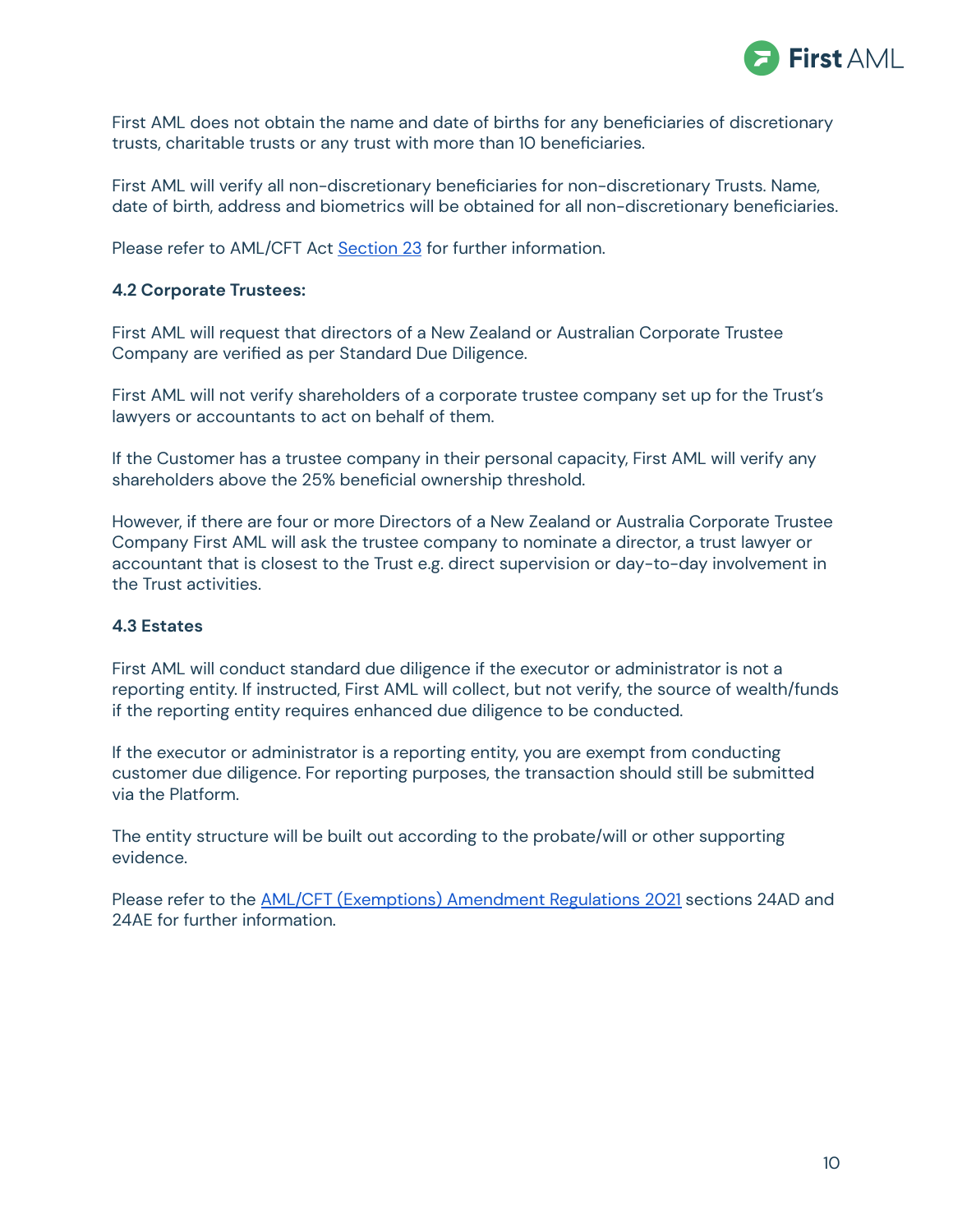

## 5.0 Case Processing Procedure:

## **5.1 Opening Cases**

The reporting entity "you" should request new cases in the First AML Platform. The reporting entity provides the name of the Customer, Customer type (Trust, Company etc.) and the name and contact details of at least one contact person.

Any case received by 4.30 pm New Zealand standard time will be assigned to a First AML Analyst and opened on the same day. Cases received during the weekend or after 4:30 pm New Zealand standard time will be opened on the next business day.

If a case is requested and any relevant documentation is held, such as Trust Deeds or Partnership agreements, please use the documents tab to upload these before submitting them through.

Please do not upload any identity documents into the documents tab, as this may delay the verification process of your Customers. Uploading identity documents may not include the essential elements of electronic identity verification. These include photographs of the front and back of the identity document, biometric image, residential address confirmation and consent to electronically verify. All these elements are captured in the form our Analyst team sends to your Customer.

## **5.1 Ongoing Customer Due Diligence (OCDD)**

A case request can be lodged for an entity you have previously verified through First AML. When using this functionally, you are able to indicate to First AML whether you would like to opt-out of verification. E.g. if the previous case has been completed recently/nothing has changed.

## **5.2 Urgent Cases**

If there are urgent cases, please try to submit the case as soon as possible to give the First AML team a reasonable amount of time to process the case. First AML cannot guarantee that the case will be completed by the deadline.

If the case is urgent, please notify our Analyst team by noting this in our Platform via the Compliance Team Notes with a date the case should be completed on.

#### **5.3 Awaiting information from Customers**

First AML will request information from the Customer being verified and process information as soon as practicable after it is received. Any delay to case processing is generally due to non-cooperation or slow response from a Customer being verified.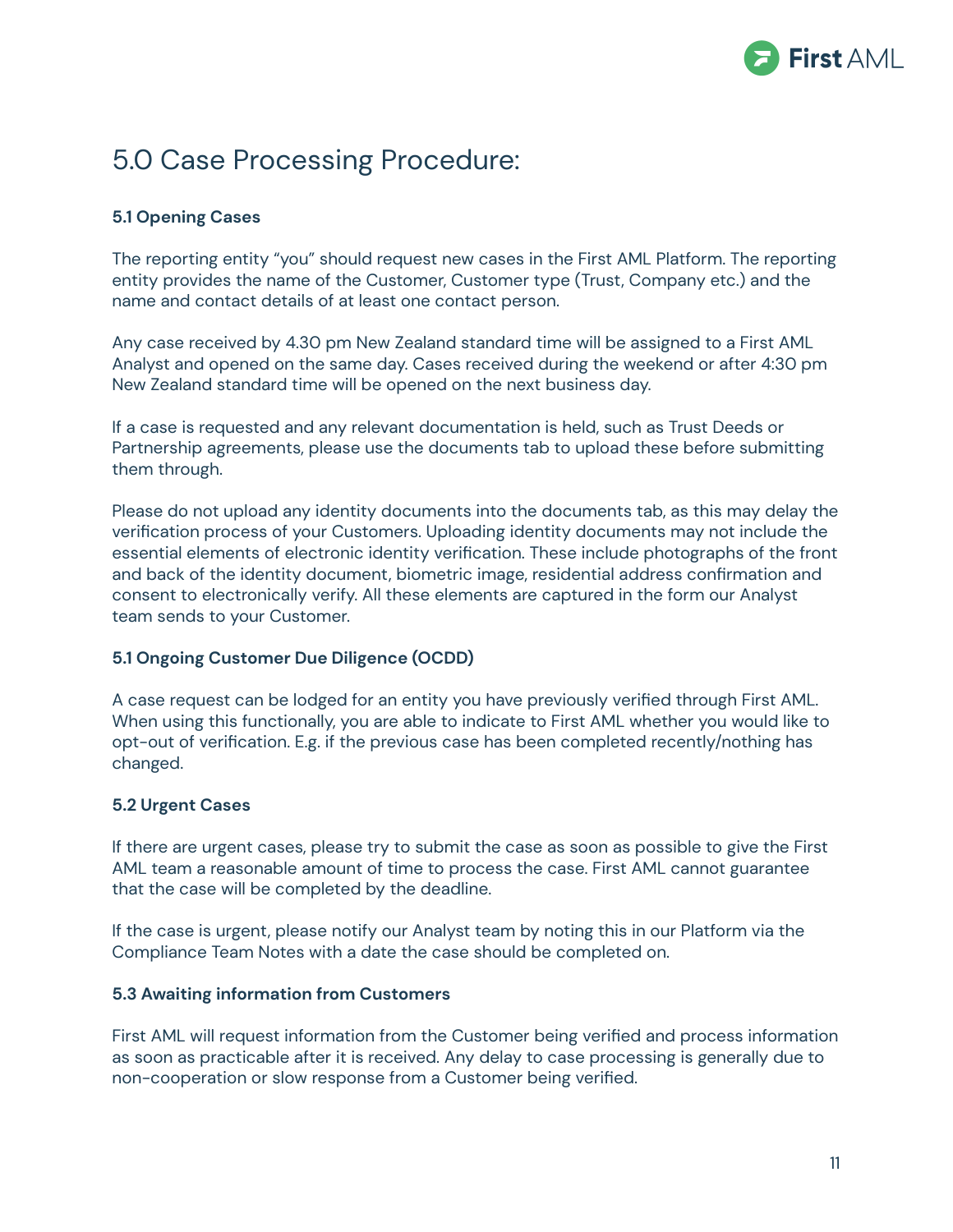

#### **5.4 Keeping track of case progress**

Reporting Entities can monitor the progress of cases in the First AML Platform. Verification results for individuals who have been verified will be shown, and documents received can be reviewed by the AMLCO.

Any pertinent information will be contained in the 'Activity' section, otherwise, the Reporting Entity can assume that First AML is awaiting information from the Customer if the case is still in progress. Our Analyst team will do everything they can within reason to get the CDD case completed. The Reporting Entity should assume that this is happening behind the scenes. Not every detail of every action will be noted as it is designed to be a summary.

Please refer to the First AML platform before contacting First AML to discuss a case.

#### **5.5 Reminders**

First AML will send periodic reminders to Customer who are not cooperating or are slow to respond. Reminders may be in the form of

- Text messages
- E-mails
- Phone calls

After each reminder is sent it will be logged in the 'notes' field. First AML is not liable for any further reminders or follow-ups to individuals who are non cooperating with the process.

#### **5.6 Email templates**

First AML uses email templates when contacting Customers to obtain information. The Reporting Entity name and relevant case information are inserted into the template, but the template cannot otherwise be modified. Please refer to Appendix A for the email templates.

First AML will cc one person from your organisation to our initial CDD request emails. This may be a generic inbox. If one is not chosen, this will default to the case requester. The purpose of this is to add a layer of familiarity and ensure your Customers are comfortable that First AML has been instructed as your CDD provider.

#### **5.7 Use of the 'Activity' and 'Note' sections**

First AML will use the 'Activity' section to record any pertinent information regarding the case and when reminders have been sent.

If First AML uncovers an anomaly during the case processing, this will be documented in the 'Notes' field and should be reviewed before approving the case. Anything of note e.g. Positive PEP Check will be reported to the Compliance Officer before ready for review.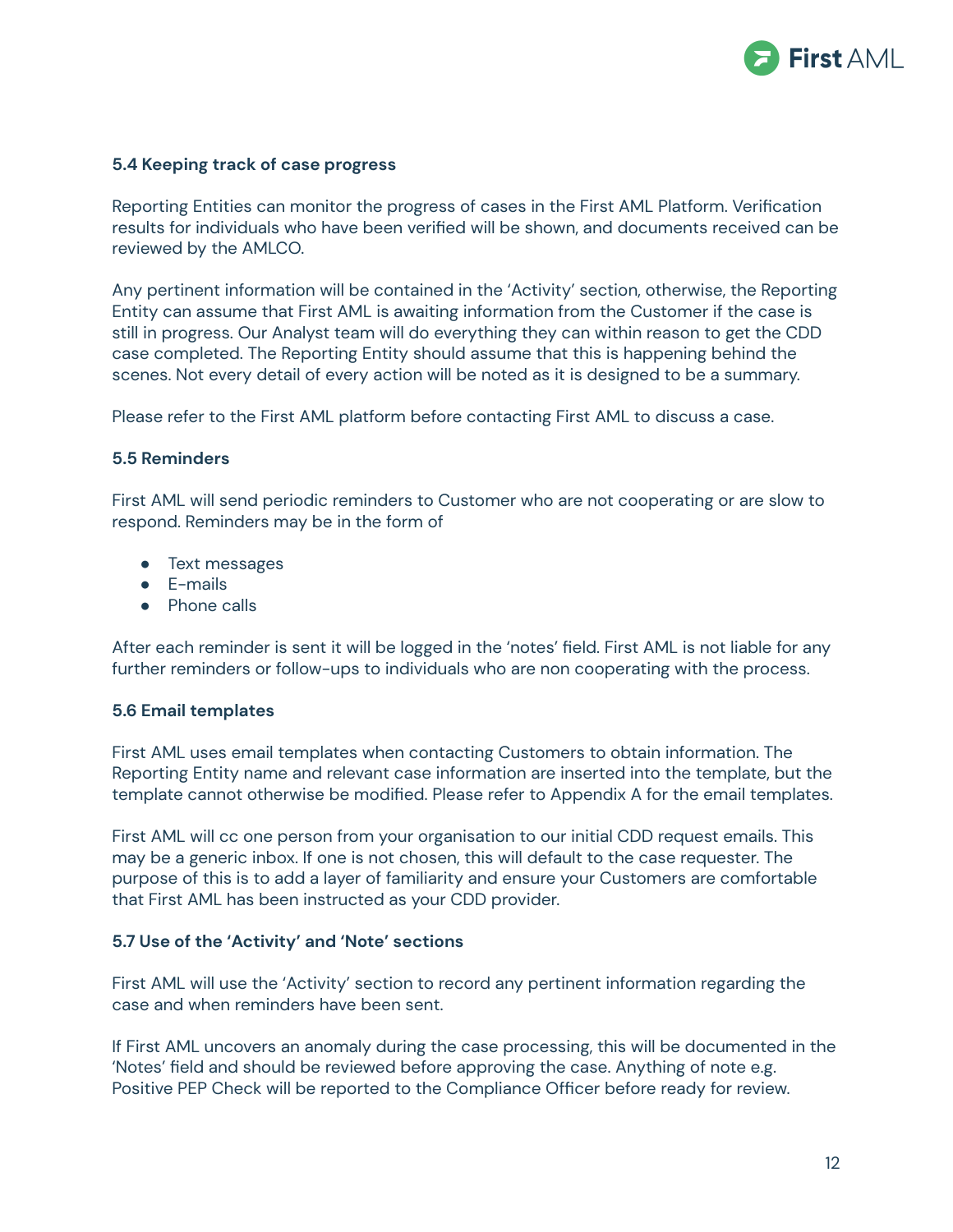

#### **5.8 Dormant case policy**

If there has been no response or noncooperation from a Customer for 14 days then First AML will mark the case as 'Dormant'. The Reporting Entity will not be notified, and the case will be invoiced at the end of the month it was marked Dormant.

If a case has been put 'On Hold' for more than 14 days, the case will be moved to 'Dormant.'

The charge for the Dormant case will be the standard case fee.

#### **5.9 Abandoned case policy**

To abandon a case, please notify the analyst team via the Compliance Team Notes section. If a case is abandoned after a follow up has been done, there will be an abandoned case fee. The charge for abandoned cases will be the standard case fee.

#### **5.10 Exceptions Policy**

Any exceptions to our usual verification and identification procedures for individuals or entities can be requested within each case. Compliance Officers, Platform Admins and First AML Analysts/Admins can request exceptions by using the "Add exception" tool within an individual or entity's profile. By doing so, First AML can acknowledge any exceptions that a reporting entity would like to make to their compliance program.

Users can choose between Permanent and Temporary exceptions. Permanent exceptions will remain in place for all existing and future client cases. Temporary exceptions can be granted in the temporary absence of materials to complete necessary identification or verification. These temporary exceptions will be labelled "Unresolved" while waiting for further action from the end-user, and "Resolved" once the exception is no longer required.

#### **6.1 Retrieval / Consent Process**

As part of all new case requests, First AML will complete a database scan before opening the case and contacting the main case contact with an information request. This scan covers our whole ecosystem. Where there is existing valid information within the database, we will seek consent to reuse all possible relevant information and confirm if there have been any changes to the beneficial ownership structure (if not publicly available).

Any documentation that has expired or materially changed will be collected and updated for your records e.g. certified documents that have expired.

All individuals requiring identity verification will be contacted to confirm they consent to such, and name, date of birth and address verification will be re-performed along with PEP checks.

Due to privacy reasons, if there is a close match (but not an exact match i.e. no confirmation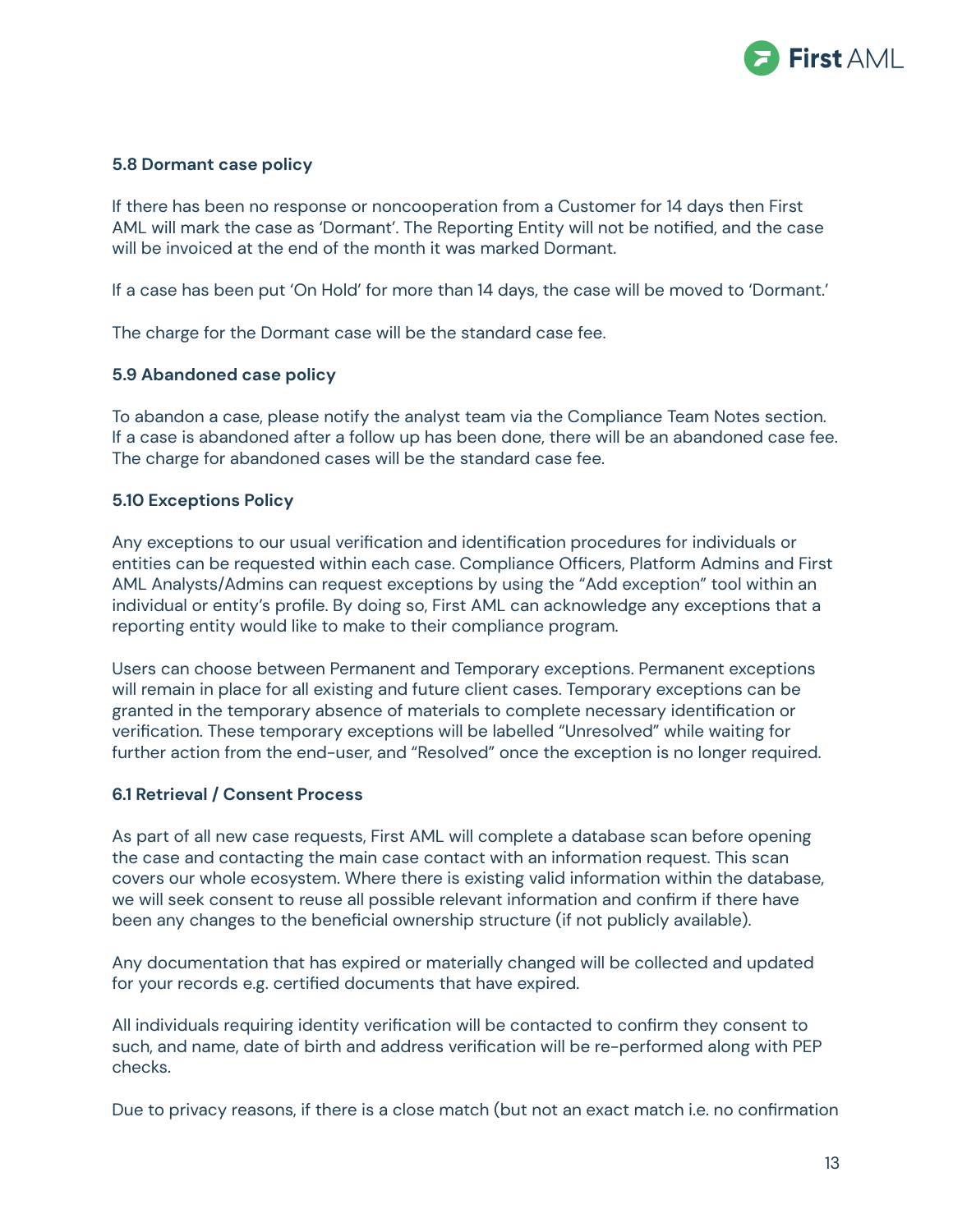

of middle name), First AML will not start with a retrieval request. We will instead ask the Customer to confirm if they have previously been verified by First AML and to confirm the entity/individuals names.

### **6.2 Case Approval Process**

First AML will complete the Customer Due Diligence process per the Standard Operating Procedure (this document) in accordance with the AML legislation. Noting that the legislation does have some room for interpretation and judgement a risk-based approach should be taken for each case. The ultimate approval of a case should be made in accordance with a Reporting Entity's compliance programme, risk assessment and any other internal controls that may be in place. Once a case is completed by First AML, it will be placed in the 'Ready for Review' section of the platform. Then, the elected Case Approver will receive an email to review the case.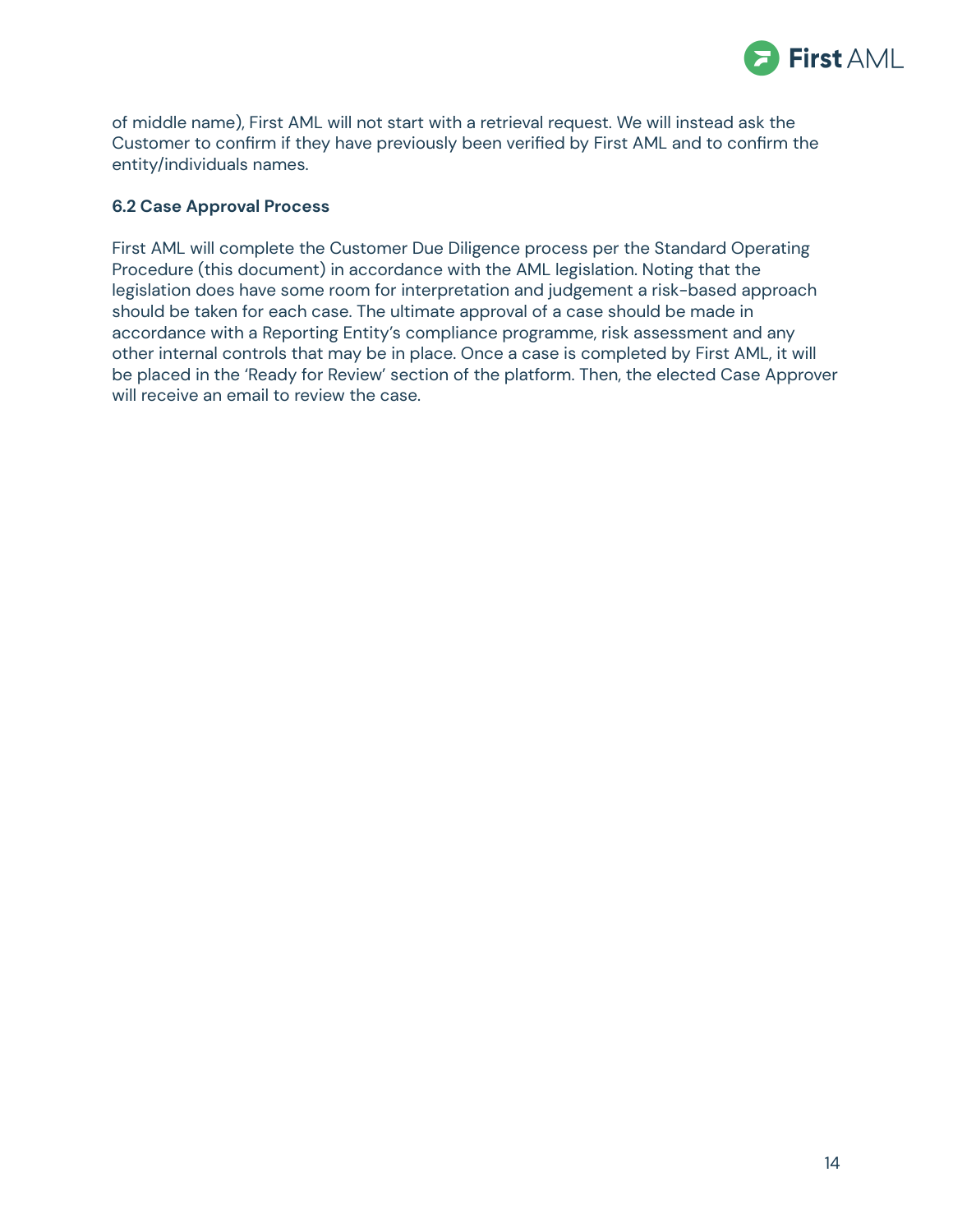

## **Appendix A - Email Templates**

#### **Email to Client Contact for Body Corporate CDD case**

Subject: [Client name] - AML information request for [Case Name]

Dear [Name],

[Client Name] has partnered with First AML for the purpose of conducting Customer Due Diligence. They may not be able to proceed any further until this process is completed.

#### **Please provide the following information**

- \* List in here that is fed from the List (basic) items as marked by the analyst
- \* List in here that is fed from the List (basic) items as marked by the analyst
- \* List in here that is fed from the List (basic) items as marked by the analyst \* etc.

**☉** The paragraph below is included if SoW/SoF is one of the items in the list **☉** There are a number of ways that source of wealth evidence can be provided. These are outlined in the Source of Funds or Wealth Explanation guidelines (← this links to the relevant pdf.).

Button: Open the form  $($  – This links to the relevant entity form)

#### **Verification made easy**

Check our helpful guide for troubleshooting tips and answers to your verification FAQs. (← underlined text links to a help centre article that covers the process, including what to do if the individual doesn't have a passport or driver licence)

Thank you, [Analyst name]

**Please note: This message is sent from an email address that does not accept incoming messages, please do not reply.**

#### **EID&V Email: Email to Individuals to complete Electronic Verification**

Subject: [Client name] - ID verification request for [Individual name]

Dear [Name],

[Client name] has partnered with First AML to conduct Customer Due Diligence on [Individual name].

The next step is to verify your identity.